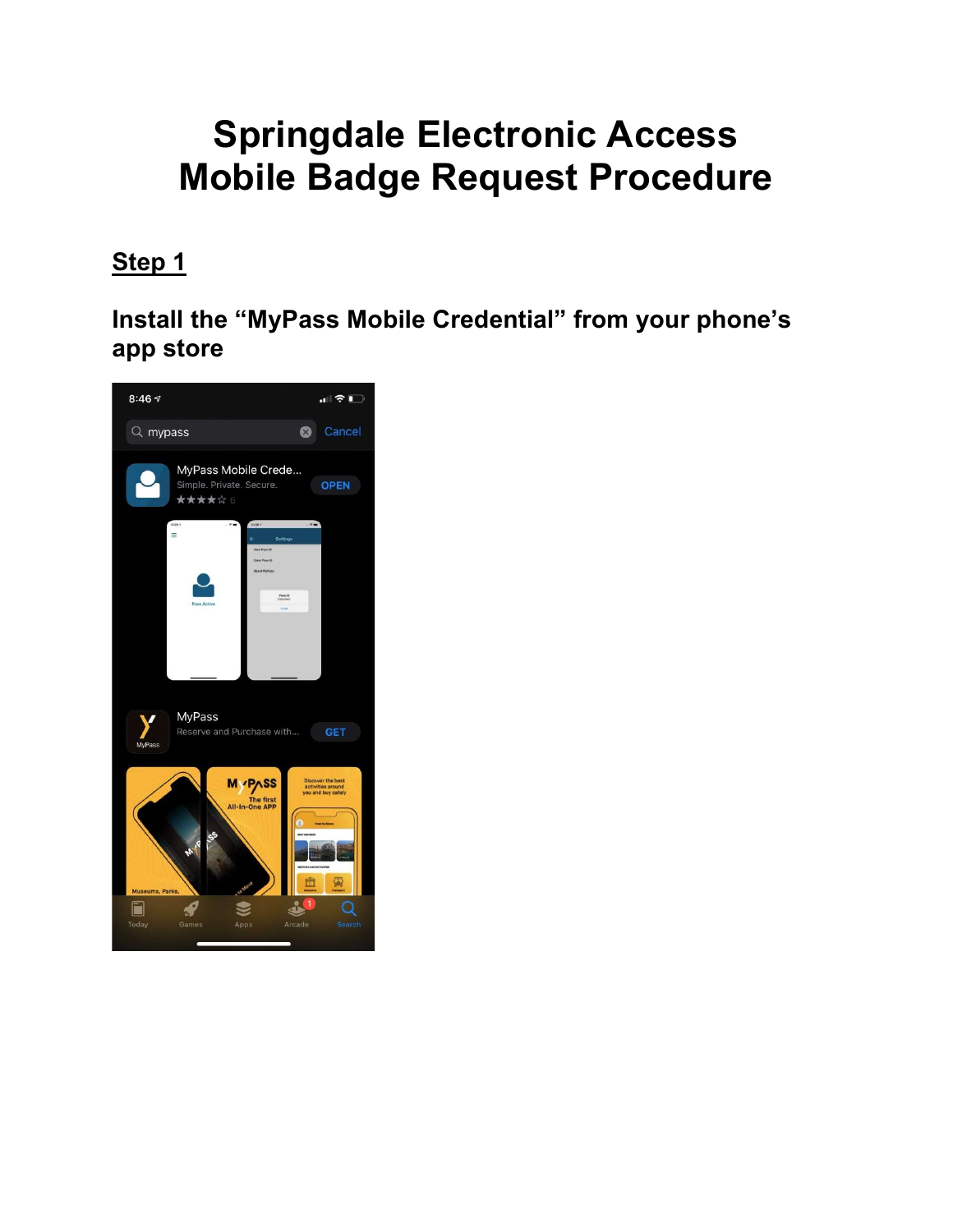#### STEP 2

Once Installed, you'll enable the app to use Bluetooth to communicate with the SARC card reader.

Next, enter a PIN that you'll use to open the app anytime you wish to use it to access a SARC card reader.

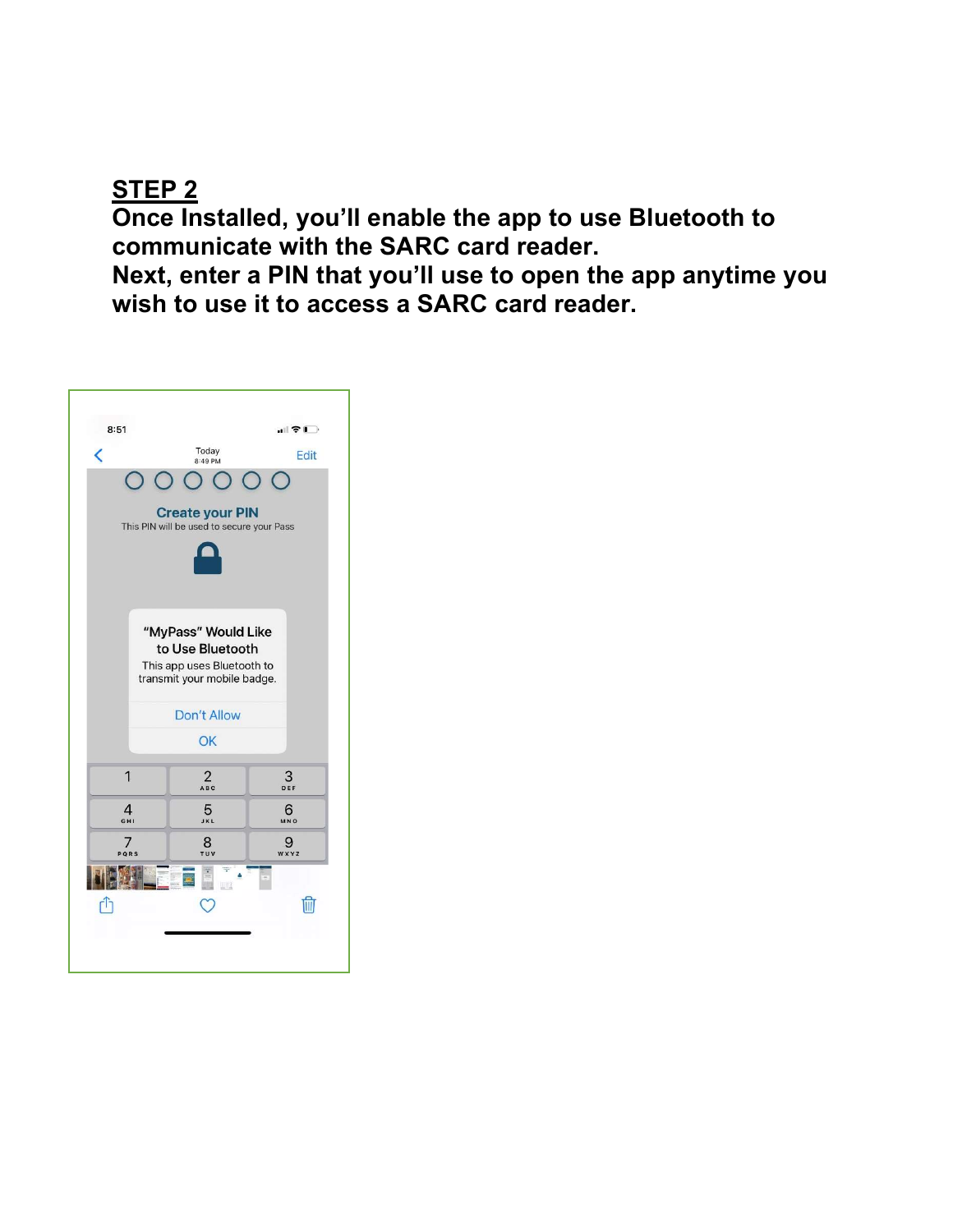#### STEP<sub>3</sub>

After you create a PIN, the app will present a numberic "Pass ID" which you will provide to SARC so that the mobile credential on your phone can be enabled in the access control system.

| <b>Clear Pass ID</b> |                       |  |
|----------------------|-----------------------|--|
|                      | <b>About MyPass</b>   |  |
|                      |                       |  |
|                      | Pass ID<br>3376790933 |  |
|                      | close                 |  |
|                      |                       |  |
|                      |                       |  |
|                      |                       |  |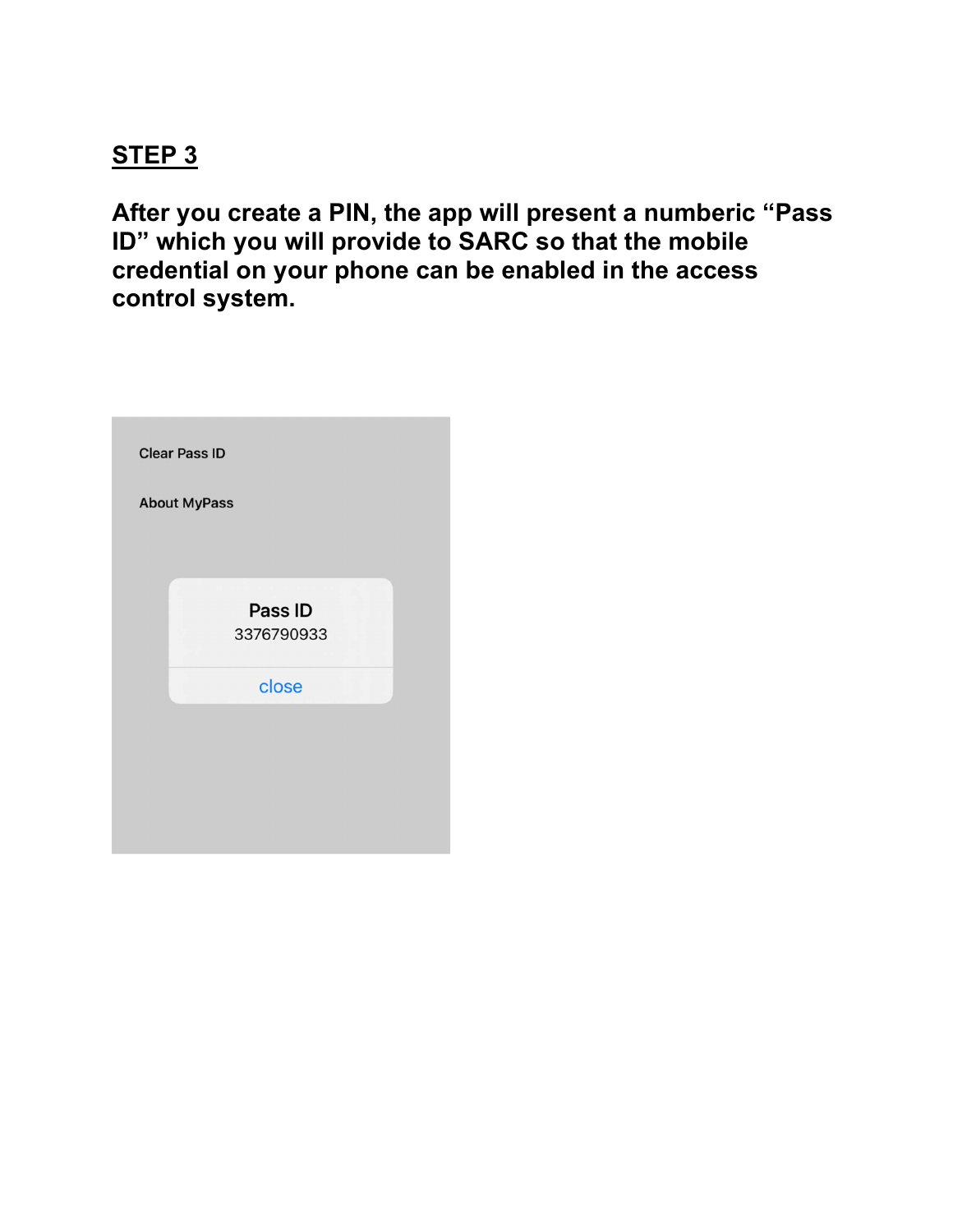To view the Pass ID number, select "View Pass ID" in the Settings area of the app:

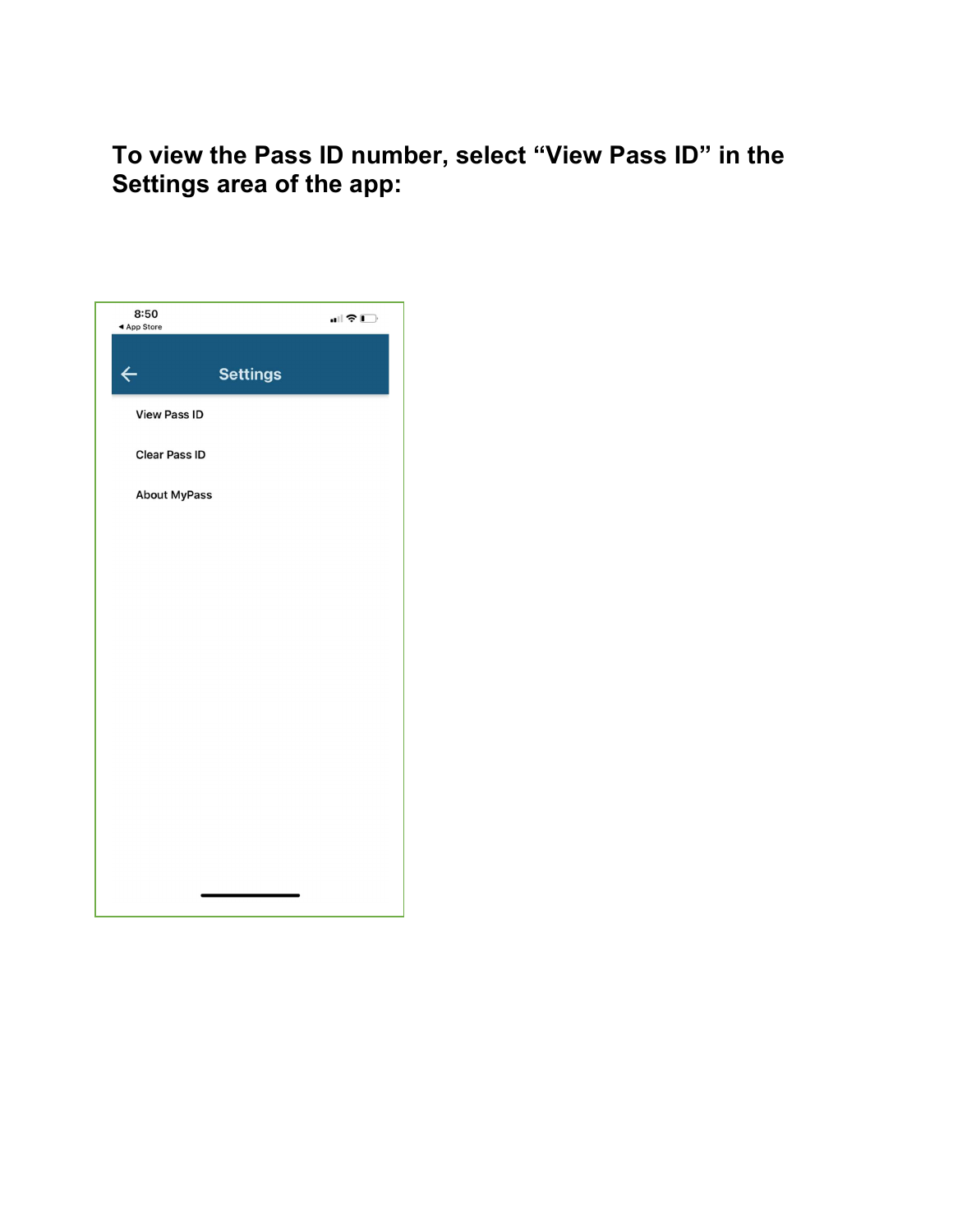## Questions and Answers:

Q: Why is SARC migrating away from metal keys? A: The metal key program is difficult and time-consuming to manage. Despite the expense, mechanical lock and keys lack the functions necessary to maintain a higher level of security for tennis area. Once fully implemented, the electronic solution will allow the tennis gate to be unlocked by using a schedule to accommodate nonmember access. The access control system will log who accesses the tennis gate and unlike metal keys, electronic access credentials can be disabled if lost or stolen.

Q: What if I replace my phone or somehow lose the My Pass app?

A: Simply perform this same procedure again and notify SARC of your new Numeric Pass ID which will be updated in the access control system.

Q: What is the read range when using the Mobile Credential?

A: After opening the app and logging in, holding your phone within a few inches of the reader will unlock the gate.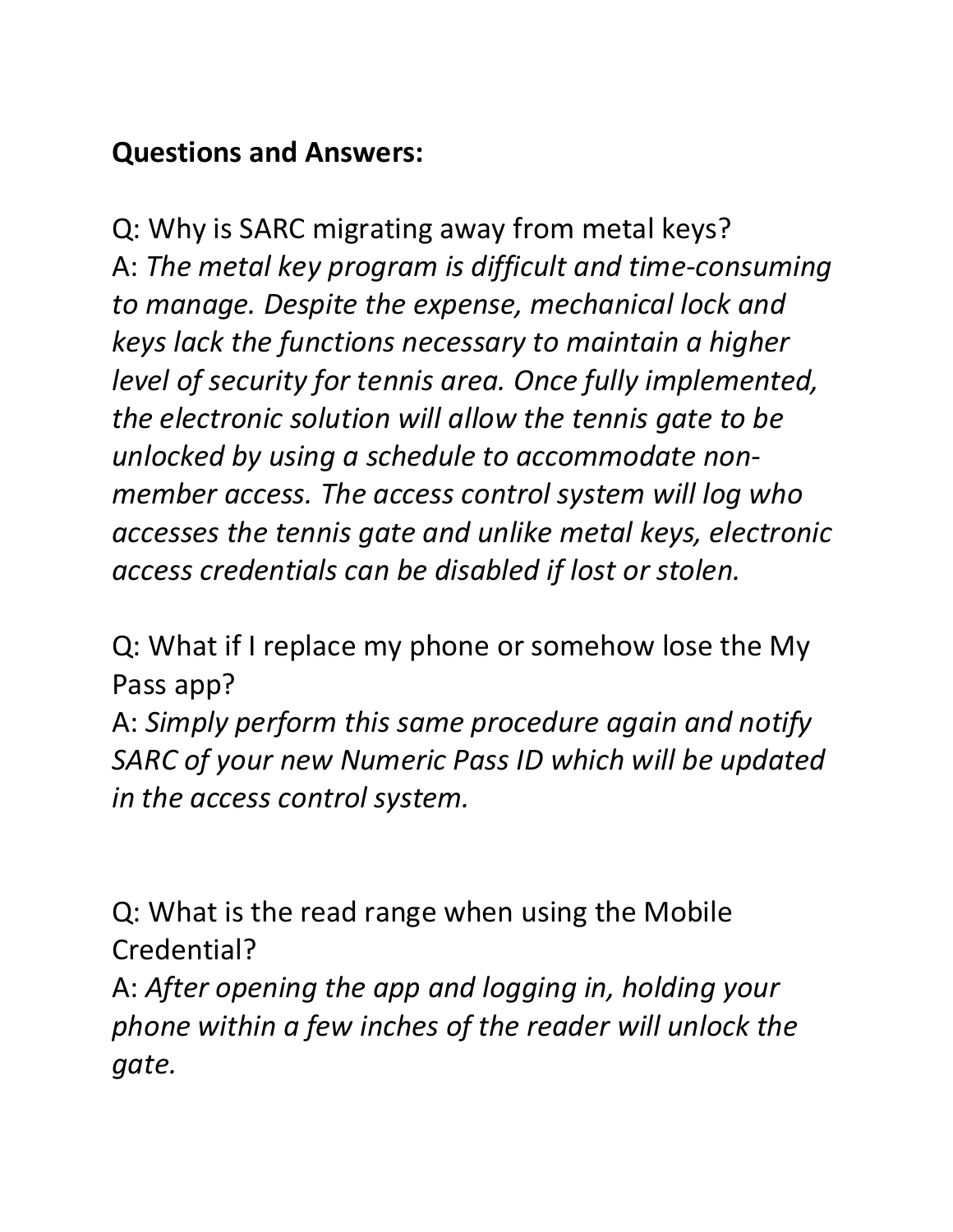Q: What does the Mobile Credential cost? A: There is no cost of the user or SARC to use a Mobile Credential.

Q: Do I need to open the My Pass app and enter the PIN to use it as a credential?

A: Yes, iPhones require the user to login to their phone and the My Pass app to use as an access credential. The same may or may not be the case with Android phones as they've not been evaluated.

Q: Does the app share my information with others? A: Installing and using the My Pass app doesn't require any identifiable information. The app was created by WAVELYNX which is an American-based security equipment manufacturing company. Wavelynx's revenue is generated by hardware and the app is intended for use in conjunction with their access control readers. You may obtain more details about the app from your app store and by visiting wavelynxtech.com.

Q: Who is eligible to receive a Mobile Credential? A: The vision is to have the Mobile Credential available for all SARC member family members who own a mobile